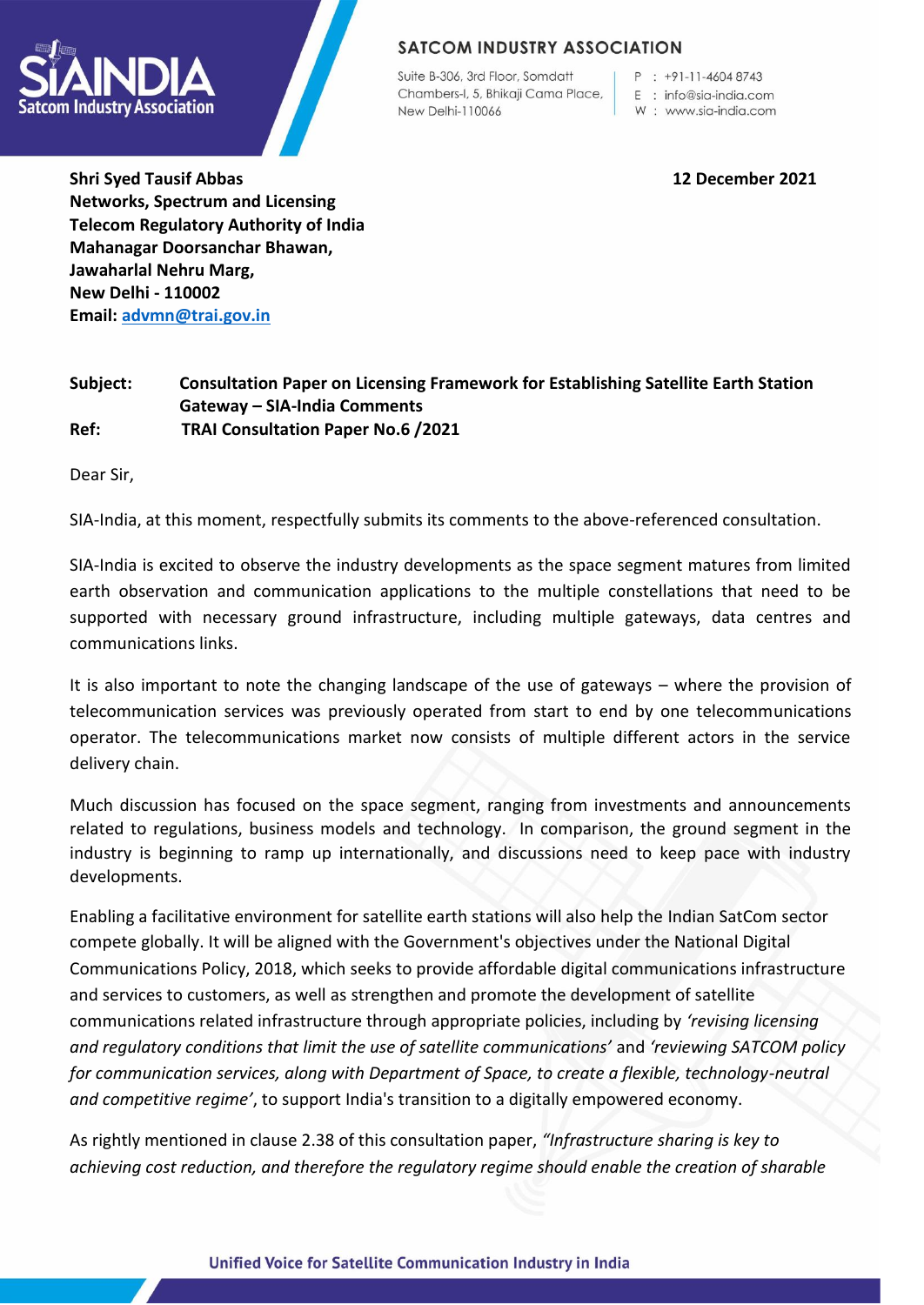

Suite B-306, 3rd Floor, Somdatt Chambers-I, 5, Bhikaji Cama Place, New Delhi-110066

 $P : +91-11-46048743$ 

- E : info@sia-india.com
- W: www.sia-india.com

*active infrastructure. Accordingly, sharing of Earth Station too among the licensees needs to be explored."*

TRAI, in one of its recent recommendations, mentioned that

"*Infrastructure sharing tends to impact coverage, quality of service, and pricing of services to consumers positively, as the cost-saving characteristics of infrastructure sharing allow for increased efficiency. It may lead to efficient and positive outcomes such as:*

- *Decrease in duplication of investment tending to reduce costs for operators and prices for consumers.*
- *Positive incentives to provide services in underserved areas*
- *Improved quality of service*
- *Product and technological innovation*
- *Increased consumer choice."*

SIA-India comments on the scope of the discussion

While the ground segment is essential for all space-based applications, some of which find mentioned in Sec 1.3 of this consultation paper, a few of these services require the one-way transfer of data for non-telecom purposes such as:

- Earth observation weather prediction (analysing downlinked weather data to predict patterns) or natural disaster (analysing downlinked data during natural disasters to identify survivors and assess structural damage);
- telemetry tracking and control (TT&C) data encompassing data related to the health and status of the satellite and the determination of the exact location of the satellite;
- command function (uplinking commands for control of satellite), etc.

In this regard, it would be prudent to limit the scope of this consultation paper and exclude discussion on satellite gateways that

- Do not provide a telecommunication service.
- Enable private one-way transfer of data (space to ground or ground to space).

• Do not have a hub station and cannot enable the ground to space to ground communication.

The issues around these satellite gateways are addressed by the existing and proposed policies of the Department of Space and the Indian National Space Promotion and Authorisation Center (In-SPACe).

On the telecommunication side, the ground stations that have hitherto been mandated for satellite service licensees to operate and maintain as part of their license could benefit from this consultation paper and the way forward that this consultation paper has the potential to herald. The scenarios that come forth in this consultation paper are

- 1. Satellite Operator putting up their gateway hub and sharing it with satellite service licensees as a satellite bandwidth seeker. This issue gains importance as new age GSO HTS and NGSO systems (for satellite beam coverage connectivity) may require the installation of several gateway earth stations in the desired coverage area of a country to address the full capacity potential of the designed satellite system architecture and beam handover capability.
- 2. Service licensee sharing their owned gateway hub with another licensee.
- 3. Third party Satellite Gateway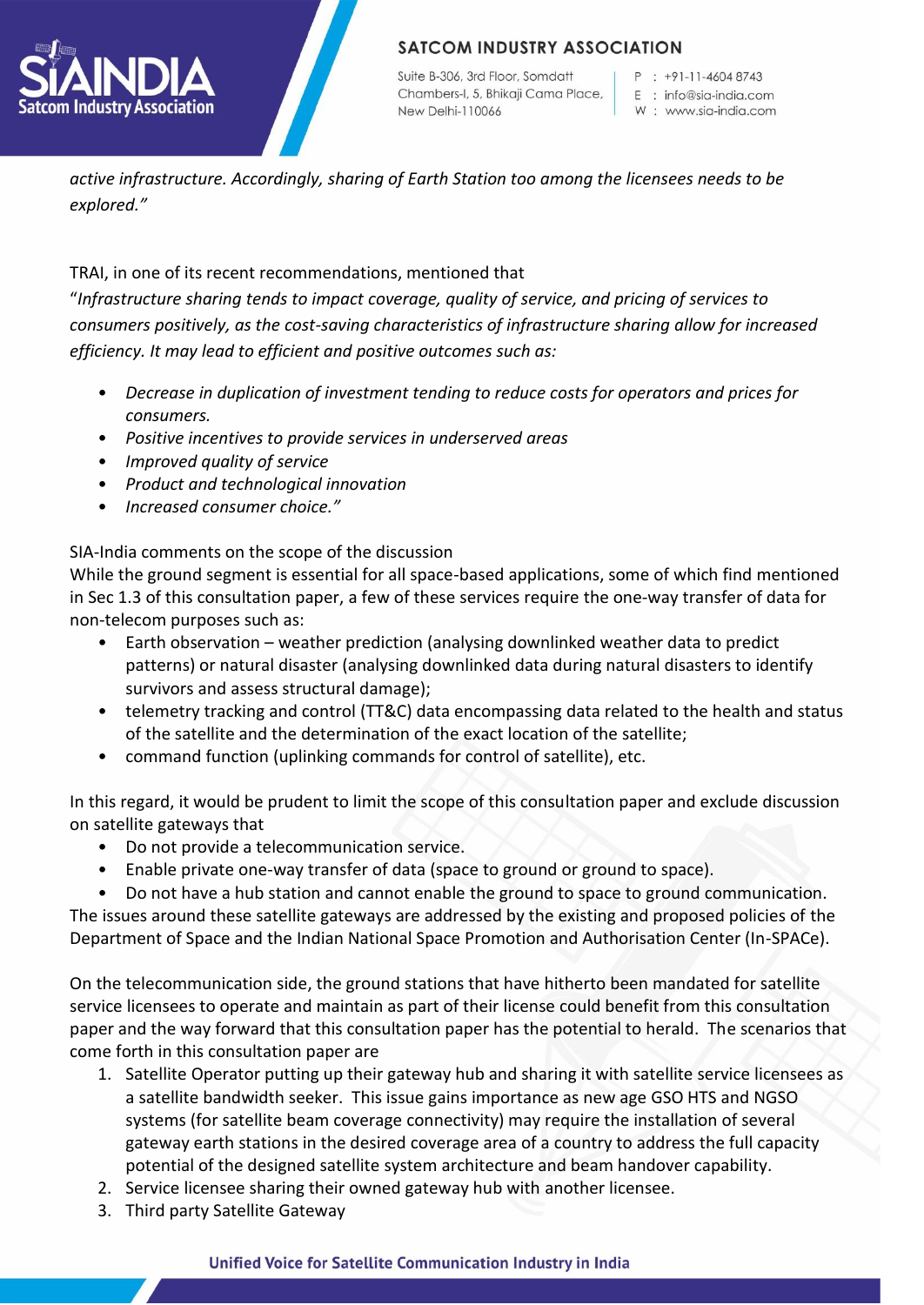

## **SATCOM INDUSTRY ASSOCIATION**

Suite B-306, 3rd Floor, Somdatt Chambers-I, 5, Bhikaji Cama Place, New Delhi-110066

P : +91-11-4604 8743

E : info@sia-india.com

W: www.sia-india.com

SIA-India wishes to highlight the benefits of effective regulation and the international approach regarding the licensing of gateway earth stations. Such an approach lessens the

administrative burden on telecommunication regulators, eases the regulatory burden on the part of the satellite communication stakeholders and increases competition and consumer welfare on the market.

We, at SIA-India, are available to provide further inputs as necessary to facilitate ease in licensing of establishing, implementing and operating satellite access gateways within India.

Respectfully

**Anil Prakash Director General Satcom Industry Association Contact: +91 9811155846**

**Enc. Consultation Paper on Licensing Framework for Establishing Satellite Earth Station Gateway – SIA-India Comments**

Unified Voice for Satellite Communication Industry in India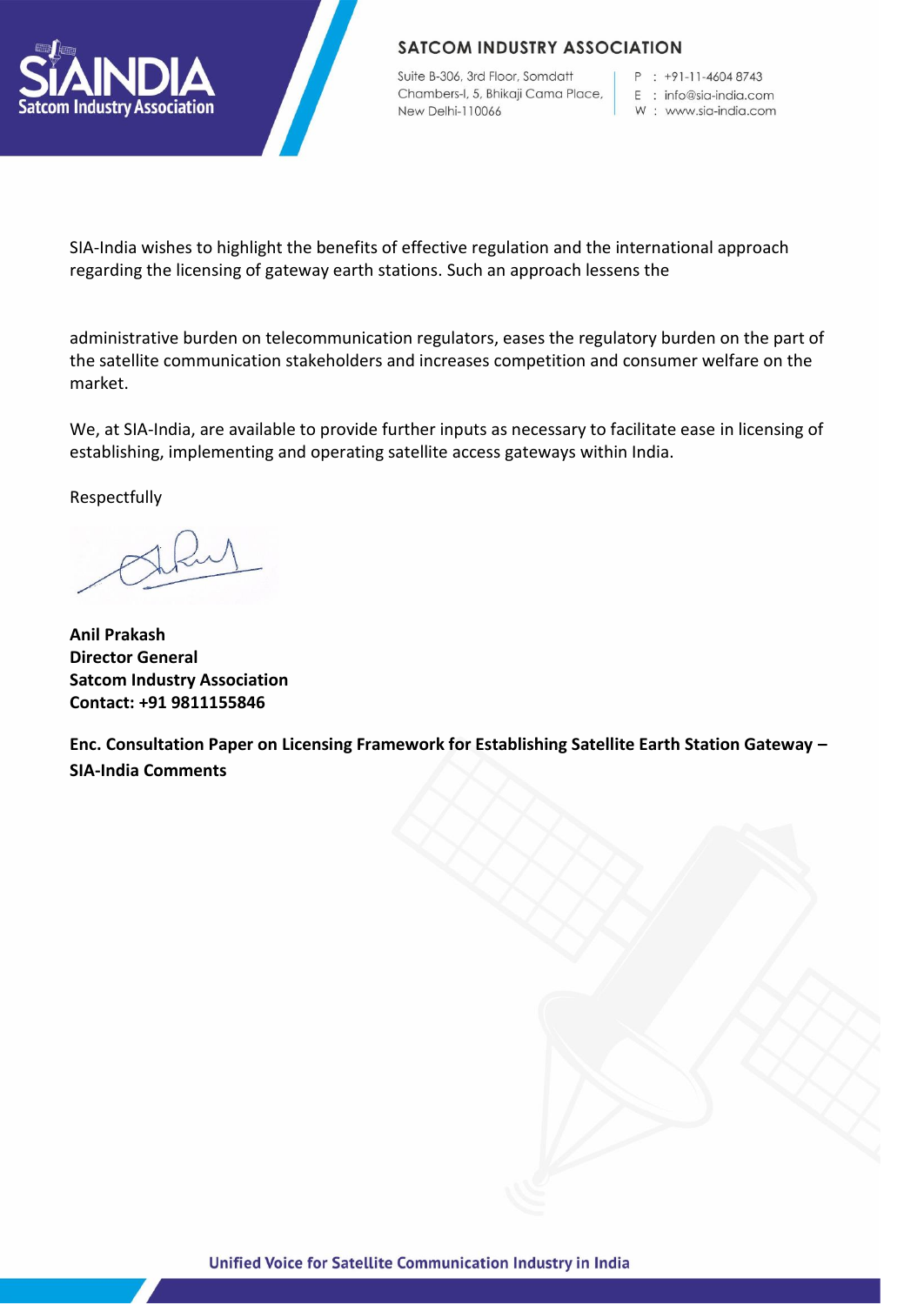

#### **SIA-India responses to TRAI Questions**

*Q1. Whether there is a need to have a specific license for establishing satellite Earth Station Gateway in India for the purpose of providing satellite-based resources to service licensees? Do justify your answer.*

The Consultation document recognises that technological developments in GSO HTS and NGSO systems (for satellite beam coverage connectivity) may require the installation of several gateway earth stations in the desired coverage area of a country to address the full capacity potential of the designed satellite system architecture and beam handover capability.

We welcome the move to create a flexible, independent regulatory environment for the setting up of satellite earth stations, de-linked with the provision of license for services enabled by these advancements in satellite communication technology.

As indicated by TRAI in Section 1.7 and 1.8 of the Consultation documents, there is no specific license for operating an Earth Station to provide satellite-based services. Instead, "the respective service licensees are required to establish their own Earth Station (Hub) and Terminal Station and provide the service after obtaining the satellite transponder bandwidth from the satellite operator."

SIA-India supports the initiative of the Indian Government and agrees that there is a need to have a specific authorization for establishing the satellite Earth Station gateway and this specific license should be dissociated from the telecommunications service license. Establishing a framework for a Gateway license will allow infrastructure sharing and avoiding the duplication of investment in the interest of creating low capex, scalable infrastructure.

The licensing procedures should also address other types of gateway earth stations as those used to interconnect to the telecommunication network, including hub stations for VSAT, IoT, MSS-R and GMPCS systems, feeder link earth stations for broadcasting, and those gateways mandated by existing regulations, as the IFMC Policy.

As these gateway earth stations are deployed by the satellite system operators or their authorised proxy entities based on design or regulatory requirements to achieve the desired performance, for network interconnection purposes or mandated by existing regulations, there is no need to link their licenses to the regulatory authorisations for the provision of the services. In order to ensure FDI say in terms of establishing high tech facilities in the country, the satellite operators of foreign satellite systems and independent earth stations network providers through its subsidiary or a JV with an Indian Private Company shall be made responsible for establishment of Gateway Stations. Such Gateways can be shared by TSPs who lease the capacity from satellite operators of foreign satellite systems.

Gateway earth stations that do not serve telecom functions, should not be treated at par with telecom services. Instead, these gateways engaged in Earth observation data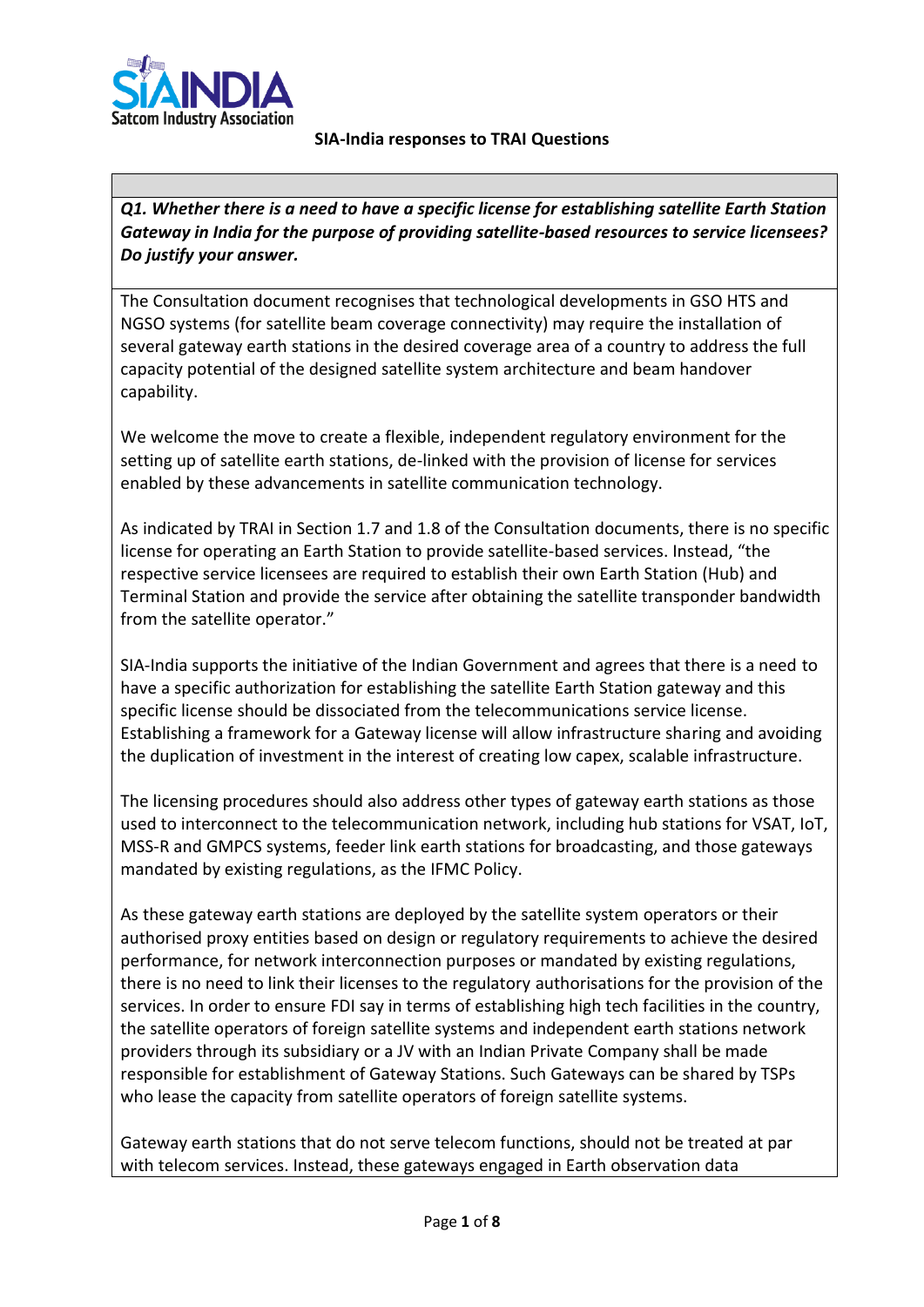

acquisition, TT&C and command functions in relation to satellites should be subject to the existing or proposed policies of the Department of Space (DoS).

*Q2. If yes, what kind of license/permission should be envisaged for establishing Satellite Earth Station Gateway in India? Do provide details concerning the scope of the license and technical, operational, and financial obligations, including license fee, entry fee, bank guarantees, and NOCC charges, etc.*

The establishment by WPC-DoT of a Gateway Earth Station License category is supported. It should cover all kinds of gateways with a fixed location in the Indian territory, including feeder link earth stations for communications and broadcasting systems, hub stations of VSAT, IoT, MSS-R and GMPCS systems, operating with GSO and NGSO satellite systems.

The use of Gateways should be licensed under a Separate Earth Station Gateway License in India. This license will not be a telecommunication services license however it be made eligible to obtain Wireless Telegraphy Licenses from the WPC wing to possess and import wireless equipment on the same terms and conditions as applicable to other licensees.

The Gateway License should be subject to similar regulatory requirements as the Infrastructure Provider (IP-I) License. The IP-I license had the same purposes as the Gateway License, meaning that it enables a pure infrastructure provider to put up infrastructure that is shared between multiple Telecom Service Licensees. Hence the light-touch licensing mechanism for the IP-I license should apply.

A telecommunications license should not act as a prerequisite for obtaining a gateway license. In the case of the gateway operation, the satellite operator is not involved in the endto-end signal transmission or provision of telecom services to end-users. We recommend that no telecommunications license will be required if a gateway is operated by a party that does not provide connectivity services to end-users. Such an approach removes the regulatory burden from gateway operators, exempting them from telecommunications obligations (including paying high regulatory fees) and allows operators of gateways to apply for the establishment of a gateway without a requirement to be licensed as a telecommunication provider. Therefore, entities that purely operate gateways without providing services to the end-users should not be required to obtain a telecommunications license and should not be subject to any authorisation of the Unified License (UL) Regime. However, we agree, as stated in Section 2.28 of the Consultation, that in cases where the satellite operator entity may wish to provide the services directly to the end-users, the entity will be required to obtain the requisite telecommunications service license for the provision of services to the end-users.

Concerning the technical, operational, and financial obligations, the latter should be proportionate to the purposes of the Gateway License as presented above. As proposed, similar regulatory requirements as the IP-I License should apply. More specifically, there should be no restriction on foreign equity and the number of entrants. An Indian entity having tie-up with satellite operator should be sufficient as an operational requirement to obtain the Gateway License.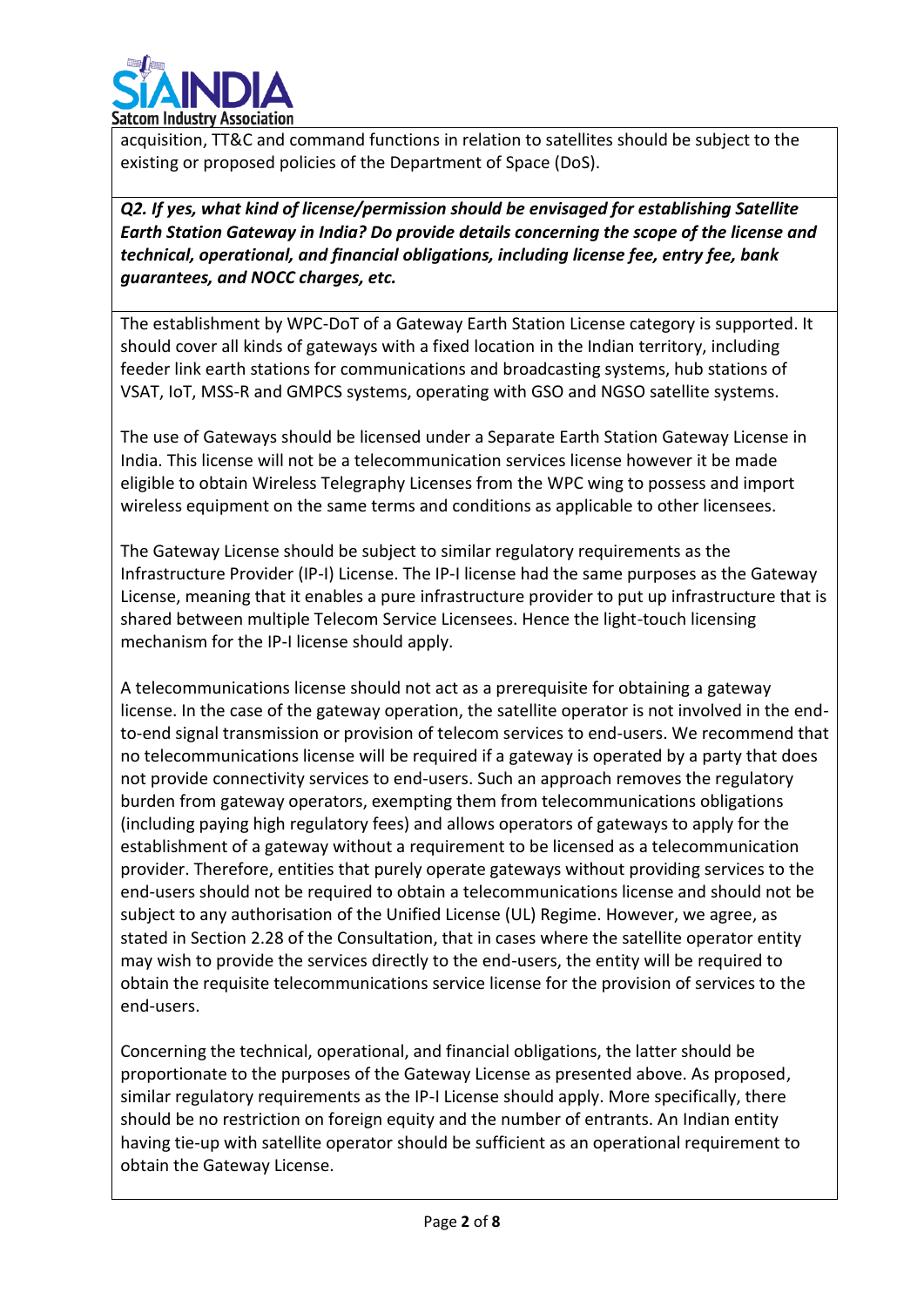

Specifically, the earth station authorisation should contain the following characteristics as per EXISTING regulations:

- Identification of the associated satellite network (e.g., a letter of endorsement by the DoS should state that the satellite network proposed to be used should have been coordinated with INSAT networks and notified as per the ITU procedures.)
- Physical data: site location, equipment details (antenna type/size, transmit power, elevation angles)
- Technical and operational requirements and data: the gateway earth station should obtain SACFA-DoT clearance (including the use frequencies allocated in the NFAP to the corresponding satellite services), obtain certification on technical characteristics established by TEC-DoT; demonstrate having undertaken any frequency coordination with existing and planned space and terrestrial systems enjoying priority rights; have successfully performed NOCC-DoT mandatory performance verification testing

However, SIA-India has consistently advocated for Ease of doing business and relaxation from multiple approvals from different agencies. In this case too, we would recommend that the complete satellite services segment including earth station authorisations under this consultation paper be allowed a light touch regime with the removal of NOCC verification testing that serves as a layer of additional approval against global best practices. On similar lines, the need to comply with TEC technical standards should be reconsidered to exploit the benefits of evolving technology advancements in NGSO satellite communications

About the financial obligations, there should be no entry fee and no bank guarantee similar to the IP-I License. The authorisation should be limited to the recovery of the regulator's administrative costs to process the application and maintain the license (e.g. the applicant company is to be required to pay Rs. 5000/- as a processing fee along with the application).

Earth stations where the service being provided is non-telecom and instead provides backend communication for telecommand & telemetry, Scientific and Earth Observation requirements so that the core services can remain operational should be under the purview of the DoS and In-SPACe. Thus, the TRAI should recommend that DoS and In-SPACe take the lead in formulating all necessary regulation for such earth stations, regulations, including GSaaS.

*Q3. Whether such Earth Station license should be made available to the satellite operator, its subsidiary, or any entity having a tie-up with the satellite operator? Do justify your answer.*

The license to establish an earth station should not be made contingent on any relationship between the licensee and any satellite operator or satellite service licensee. These licenses must allow independent entities to provide such services after tie-ups with satellite operators and service licensee. Given the vast growth in satellite-led innovation, barriers to establishing GSaaS earth stations can stifle this growth.

The Gateway Earth Station licensee could be the satellite system operator (via its Indian local representative legal entity or subsidiary or Indian JV partner) or another Indian entity made responsible for the gateway operation by the satellite system operator.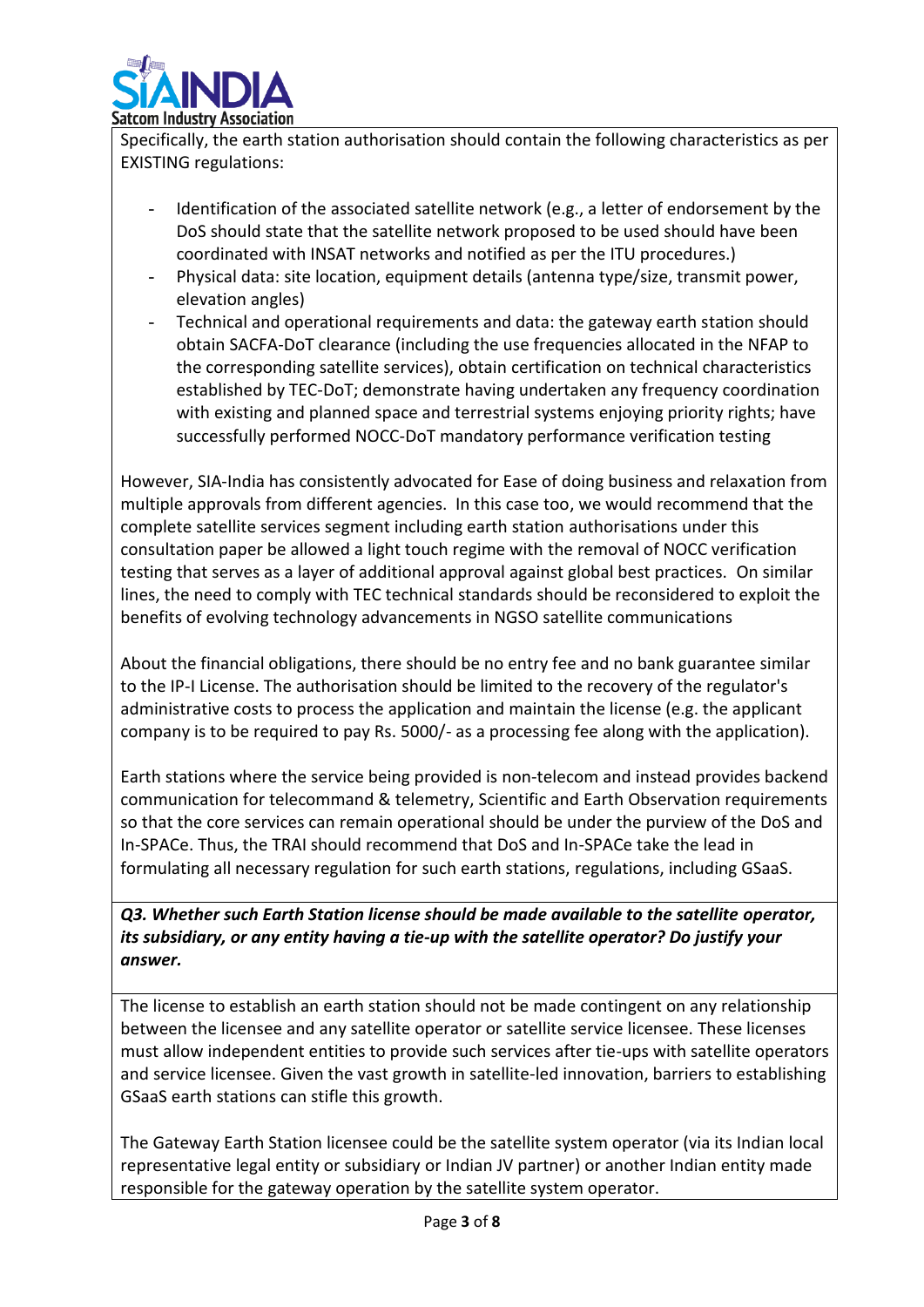

Depending on the gateway type, this flexibility could provide options where different service providers could share the gateway services. If it is the license holder, it could also give the satellite operator the possibility of providing services directly to the users if it could have also obtained the appropriate service license.

*Q4. What mechanism/ framework should be put in place to regulate the access to satellite transponder capacity and satellite-based resources of a Satellite operator/Earth Station licensee by the service licensees so as to get the resources in a time-bound, transparent, fair and non-discriminatory manner?*

SIA-India endorses TRAI's input in Section 3.5 of the Consultation regarding the Spectrum Authorization and the method of access to the satellite transponder capacity [Section 3.5: As per the current licensing regime in India, the spectrum is assigned to the relevant service licensee for establishing the Earth Station and user terminal station and for using the assigned transponder bandwidth. Though the orbit-spectrum (orbital slot and frequency band) proposed to be used by the satellite operator is coordinated as per the ITU procedure, the frequency carriers (Channels) are assigned to the service licensee based on the space segment acquired from the satellite operator].

In addition to a Spectrum Authorization, SIA-India believes that TRAI should also promote the possibility of service providers obtaining access to satellite capacity through a partnership with satellite operators that have the associated space asset authorisation. All forms of market access are essential to foment the local industry and competition, increasing the space capacity offered in the market.

The service licensees should agree with the satellite network operator to access its satellitebased resources, including the gateway services. In the case of commercial systems, the relevant laws and regulations (e.g., The Competition Act) should be observed concerning the rights and obligations of the parties concerning granting transparent, fair and nondiscriminatory access to the satellite-based resources.

As in the case of IP-I registration, there should be a light-touch regulation for entry of multiple entities providing ground station services that will drive availability of these services in a time-bound, transparent, fair, and non-discriminatory manner. Authorisation should be granted on all cases, at the earliest, if the applicant fulfils all requirements. The growth of different models of satellite services such as GSaaS is only possible in a regime that does not restrict satellite operators/ GSaaS earth station operators to specific models of provision of services.

*Q5. Whether the Earth Station Licensee should be permitted to install baseband equipment also for providing satellite bandwidth to the service licensees as per need? Provide a detailed response.*

This is a function of the applicable agreement between the Earth Station Gateway Service Licensees and Satellite operators. If the Baseband is shareable between multiple Telecom Service Licensees, the Gateway license holder should invest and provide that. This baseband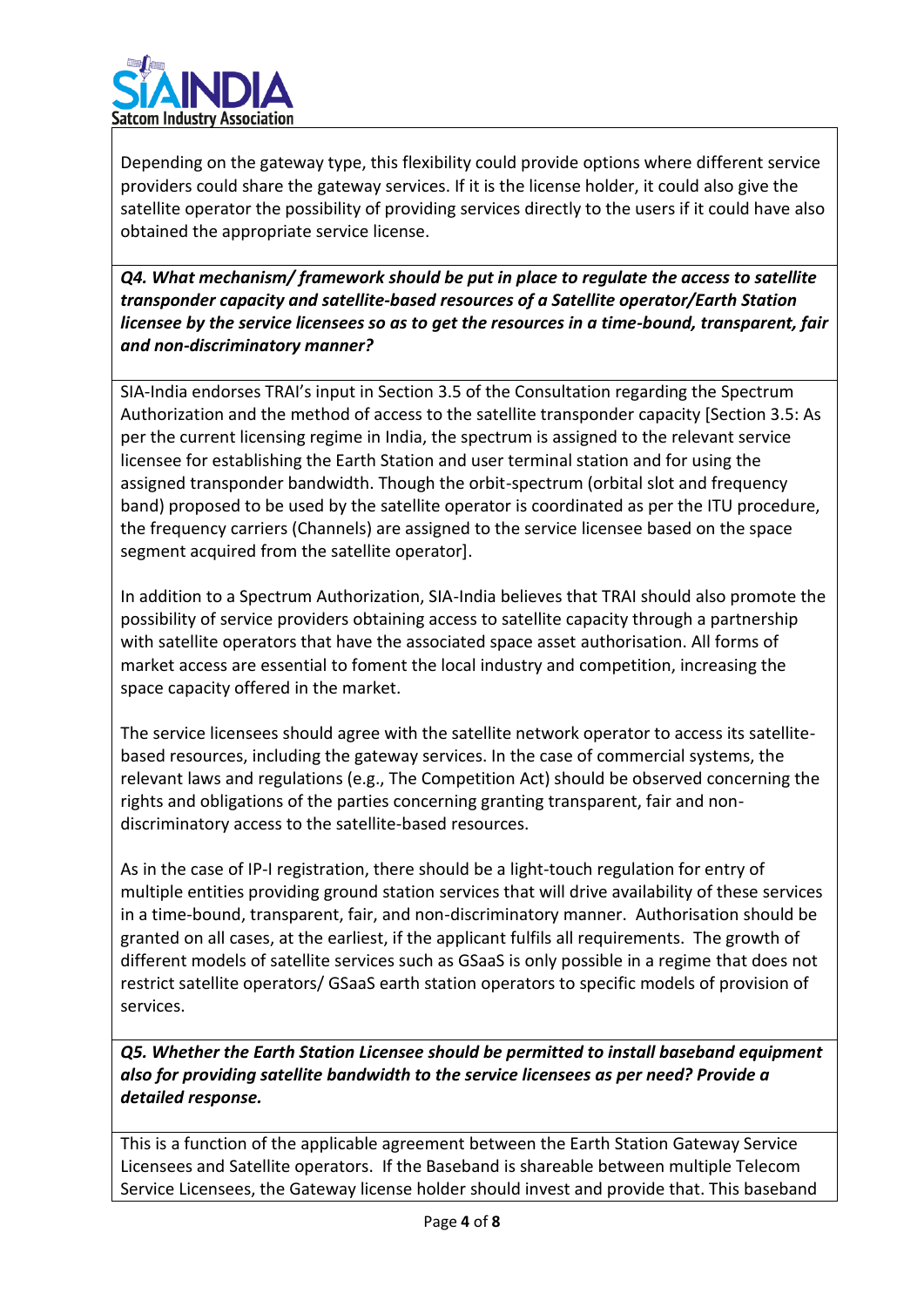

could include satellite networking baseband, routers, internet gateway, cloud access, collocated servers for storage or hosting, cyber-security solutions, lawful intercept solution, etc. In other words, the baseband may be installed by Earth Station Gateway licensee or by Service licensee as per business need.

However, all legal compliance for delivery of such services that use the internet, or cloud, or other such facilities provided by the Gateway License holder, remain solely with the Telecom Service Operator / Licensee that includes but is not limited to monitoring and security requirements and should be secured by contractual agreements between the contracting parties. As service provisioning & management happens at baseband level, it is important that service licensee has complete view & control of its baseband.

*Q6. What amendments will be required to be made in the existing terms and conditions of the relevant service authorizations of Unified License, DTH License/Teleport permission to enable the service licensee to connect to the Satellite Earth Station Gateway established by Earth Station Licensee/Service Licensee, for obtaining and using the satellite transponder bandwidth and satellite-based resources? Do justify your answer.*

This Gateway license will not overlap in its scope with the Telecom Service Licenses, except in relation to the establishment of the Earth Station Gateway. The Unified License framework needs to be revised in order to remove the references to the service provision licensees needing to deploy a gateway/hub. The requirement for establishing an earth station gateway as a part of service licence should be eliminated. Existing Telecom Service Licensees, who have established their own Earth Station Gateway under the license, should be able to continue to operate their own Earth Station Gateway, if preferable and be allowed to share this infrastructure with other licensees.

Furthermore, rather than only publishing the amendments to the specific sections of the license, this could be the chance for the overall Unified License to be re-published in totality as a single document to reflect all amendments and revisions made in the last few years.

*Q7. Whether the sharing of Earth Station among the licensees (between proposed Earth Station licensee and Service Licensee; and among service licensees) should be permitted? Do provide the details with justification***.**

One of the benefits of establishing a separate category for the Gateway Earth Station License is sharing the gateway operational services among the Earth Station licensee and service licensees. Earth station sharing should be permitted as the purpose of the Gateway License is to allow infrastructure sharing, avoid duplication of infrastructure Capex and Opex.

SIA-India supports DoT's position referenced by TRAI in Section 1.11 of the Consultation, that sharing of the gateway established by the satellite constellation operator among different service providers, wherein the service providers need only to deploy baseband systems at gateways to start harnessing the satellite capacity, may result in cost-effective and optimum use of infrastructure. It should be therefore allowed for the service licensees to be sharing and using the same Earth Station Gateway, whether owned by a telecom service licensee, satellite operator or an authorized satellite gateway. As mentioned by TRAI in Section 2.37 of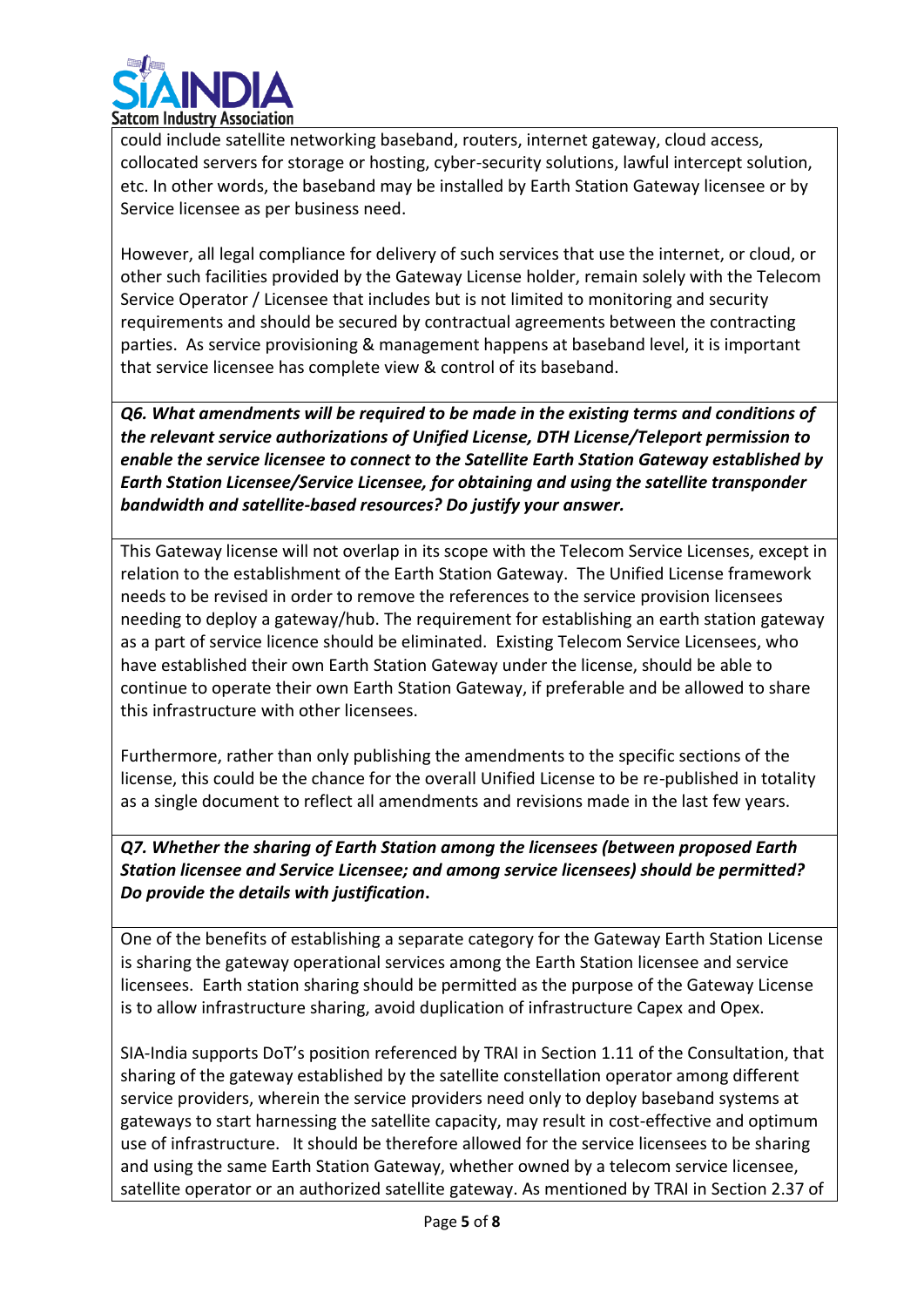

the Consultation, this will ensure the faster rollout of provisioning of satellite transponder capacity. Infrastructure sharing will lead to cost reduction and therefore to more affordable end-user services.

It must also be noted that the TRAI's and the DoT's efforts allowing sharing of both passive and active infrastructure in the telecom sector led to the rapid growth of this sector, combined with reduced costs, and resulted in India emerging as a trendsetter in infrastructure sharing. It also helped the green telecom initiative, and thereby maximised efficient utilisation of resources. Sharing of GSaaS earth stations used for providing GSaaS between service licensees/spacecom authorisation holders should also be permitted, as it will further the Consultation Paper's objective of reducing costs related to infrastructure and increase proliferation through sharing.

The Gateway Earth Station license holder will be accountable for ensuring the use of the gateway to authorized satellite operators and service licensee only and informing the regulator of the service contracts that use the concerned gateway earth station.

## *Q8. To whom should the frequency carriers be assigned: the Earth Station Licensee, or the Service Licensee, or whoever establishes the Satellite Earth Station? Do justify your answer.*

In the existing arrangements, DOS/ISRO operates INSAT satellites and Service Providers establish gateways/Teleports/etc. and pay for the spectrum as per their usage. This will soon gradually shift to private Indian Satellite Systems as per Spacecom Policy-2021.

The WPC-DoT frequency carrier assignment should be delivered to the Service licensee, the accountable entity to meet the license requirements for delivering services and spectrum utilization of satellites through the earth station.

The Earth Station licensees however, should be made eligible to obtain Wireless Telegraphy Licenses from the WPC wing to possess and import wireless equipment on the same terms and conditions as applicable to other licensees.

### *Q9. What should be the methodology for the assignment of spectrum for establishing satellite Earth Station? Provide a detailed justification.*

There is no need to change the methodology applied by WPC-DoT, which examines the applications for frequency assignment and issues the Wireless Operating License (WOL) considering:

- Compliance with NFAP,
- Satisfaction of the conditions of the Agreement in Principle (AIP) or Decision Letter (DL), including equipment and SACFA clearance
- Payment of applicable fees

The spectrum as identified in NFAP for satellite service, is assigned to respective service licensees, who may then use this spectrum by a contract with the Earth Station for use of their gateway services to use this spectrum. The requirement to obtain a telecom service license and associated spectrum should not be applicable for the earth station licensee.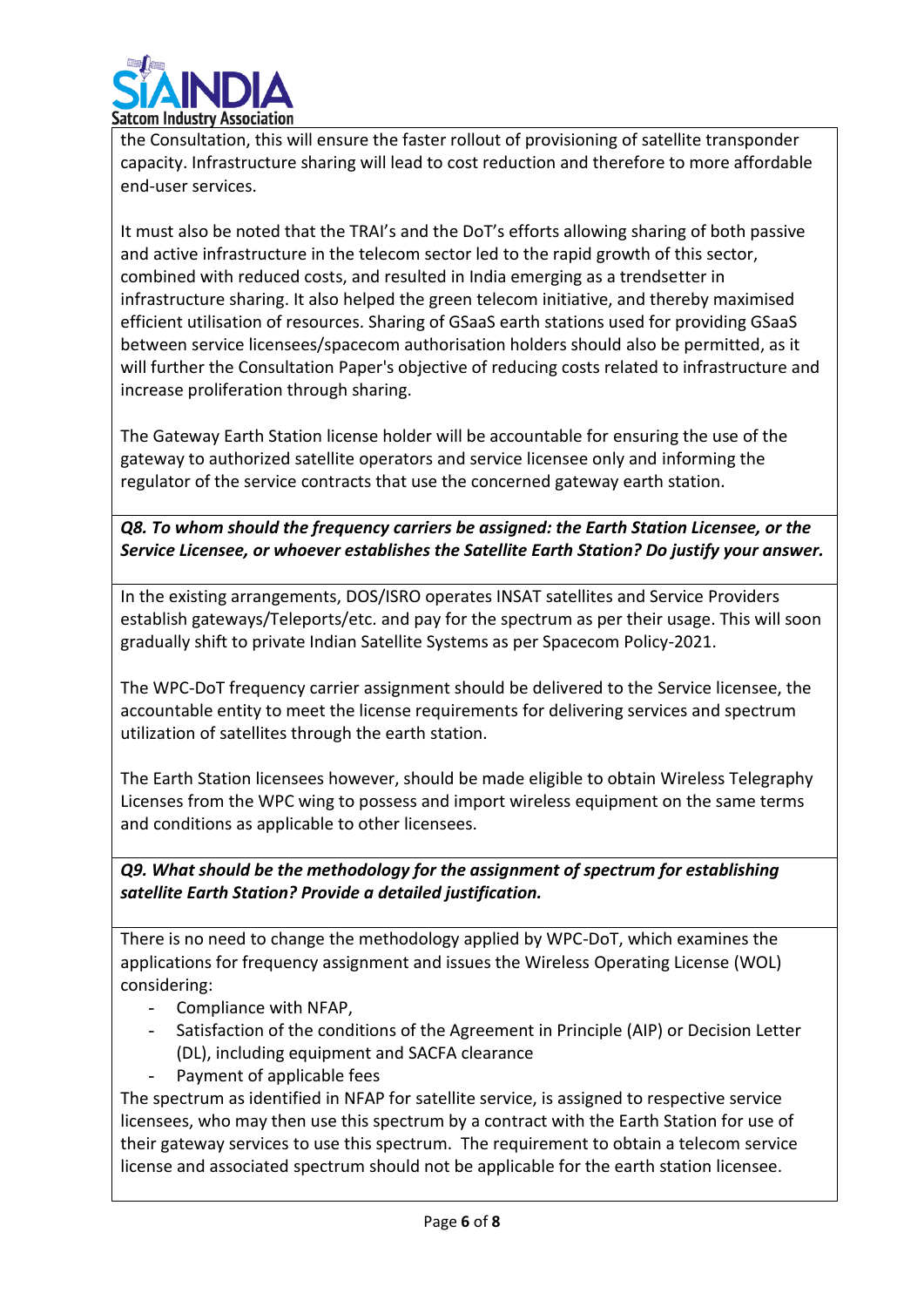

As in case of NGSO, the user spectrum should not be assigned per user wise, rather the user spectrum will get utilised over multiple users of the service license. Thus assignment of spectrum per user terminal wise should be done away with.

*Q10. What should be the charging mechanism for the spectrum assigned to the satellite Earth Station licensee? Elaborate your answer with justification.*

A cost-based approach is the most efficient pricing system to ensure affordable satellite services.

The cost of the authorization should be limited to the recovery of the regulator's administrative costs to process the application and maintain the license. Internationally, in most of the administrations, fee for the Gateway license is charged as an administrative fee generally to cover the administrative costs. Licensing fees should not be used as a source of revenue or be excessive, as licensing fees are generally passed on to the customer.

Spectrum charges in the current WPC formula involving the Royalty led to potentially exorbitant fees for High Throughput Satellites (HTS) and new NGSO constellations that takes away the cost advantages brought in by the innovation and technology advancements. Modern HTS can flexibly and efficiently use up to approximately 4 GHz of the spectrum (overall for uplink and downlink) but by transmitting at a variable bandwidth, the earth stations will only utilize a small portion of the band at a time.

In general, spectrum costs vary from country to country, depending on whether it is for gateway earth stations or user terminals. The general trend is towards a lowering of spectrum fees for satellite services. For example, Australia has recently deliberated on a drastic reduction (factor of 10) of spectrum fees. Similarly, New Zealand has also allowed a more straightforward licensing system for satellite services. As another example, spectrum fees for user terminal operations are generally zero in Europe.

*Q11. Give your comments on any related matter that is not covered in this Consultation Paper*

A) SIA-India also STRONGLY SUPPORTS TRAI's input in section 3.3 on globally harmonized and ITU identified & co-ordinated spectrum for satellite services. [Section 3.3: Satellite technologies are more and more diverse and pervasive, but they all rely on the same core element: the availability of radio frequencies that can be operated free from interference. In order to ensure this availability, the Radio Regulations, the international treaty governing the use of the radio-frequency spectrum and the associated satellite orbits (both geostationary and non-geostationary), on the one hand, allocate specific frequencies for various space applications, and on the other hand, contain detailed technical provisions and regulatory procedures to ensure the rational, equitable, efficient, and economic use of spectrum/orbit resources. The orbit-spectrum resources for satellite communication are globally coordinated at the ITU level. Once the proposed frequencies to be used in a specific satellite are globally